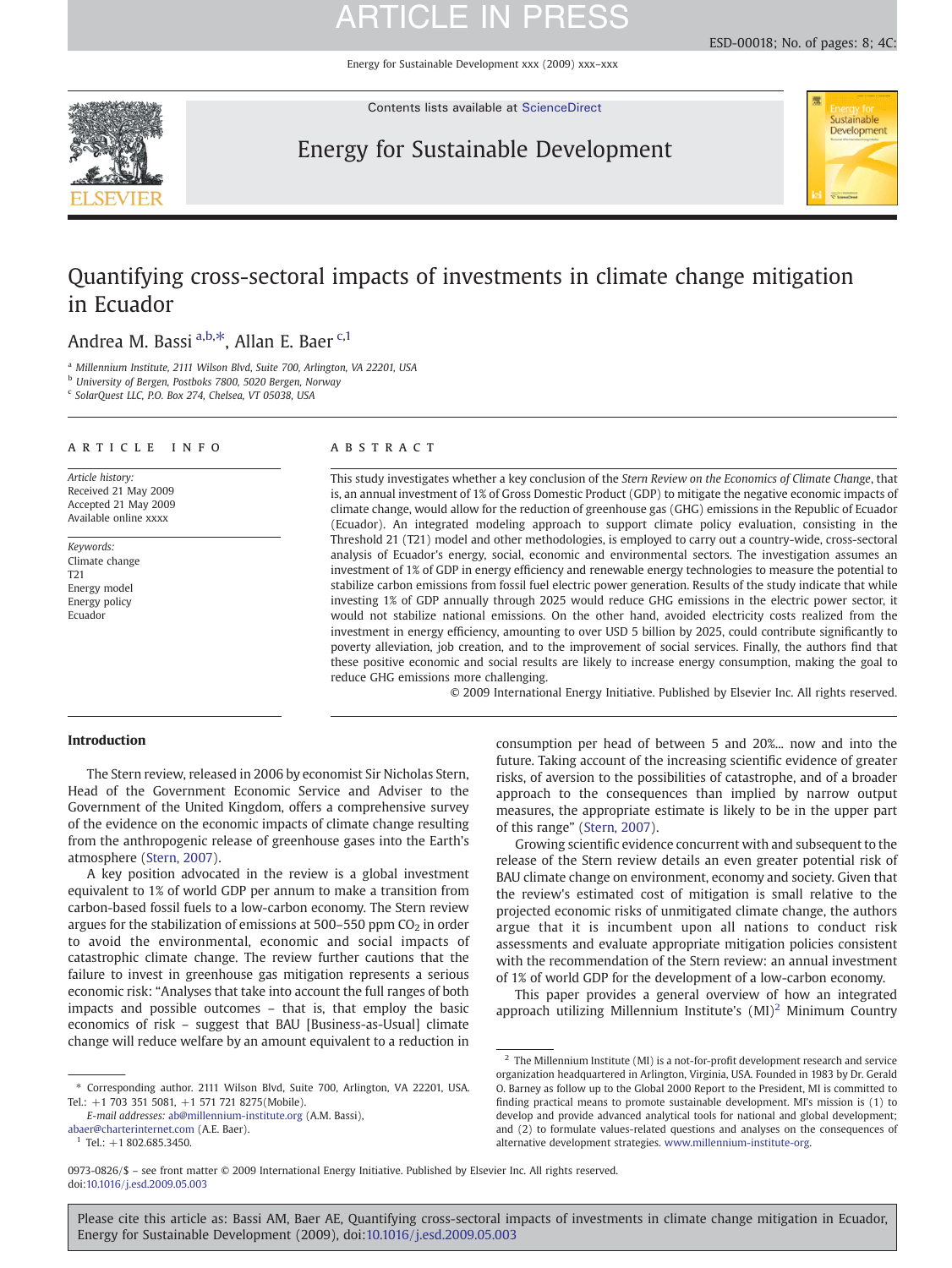Model (MCM) ([Pedercini et al., 2008\)](#page-7-0) was applied to a country-wide analysis of the energy sector of the Republic of Ecuador. The intent of the country-wide analysis was to demonstrate the efficacy of utilizing an integrated approach to modeling utilizing MCM could provide useful decision support services for climate change mitigation utilizing "a broader approach to the consequences than implied by narrow output measures." ([Stern, 2007](#page-7-0)).

The analysis focused on investments in electricity subsector to project reductions in carbon emissions from fossil fuel power generation. Outcomes across spheres of the model – environment, society and economy – were projected through 2025. Ecuador was selected for analysis due to research conducted by SolarQuest<sup>®</sup> (Chelsea, VT) in the Province of the Galapagos under agreement with e8 Network for Expertise on the Global Environment (e8), Fideicomiso Mercantil San Cristobal (San Cristobal Wind Project Commercial Trust), and agencies of the United Nations and Ecuador. SolarQuest<sup>®</sup> researched energy supply and demand models subsequent to planning a proposed Renewable Energy Application Laboratory (REAL) of the Galapagos Archipelago. The proposed REAL will provide technical assistance services in energy efficiency and renewable energy technologies for developing nations. MCM emerged as an integrated modeling software under consideration by SolarQuest<sup>®</sup> for core laboratory services.

While global climate change models exist which forecast key elements of environmental, economic and/or social impacts, few models apply an integrated systems approach equivalent to the capacity of Millennium Institute's Threshold 21 (T21) [\(Millennium](#page-7-0) [Institute, 2005\)](#page-7-0) and MCM to examine consequences across a broad spectrum of output measures. Moreover, the methodology utilized for data collection and the assessment of the output measures confirmed by MCM, a simplified version of T21, demonstrated the efficacy to accelerate climate mitigation deploying an education-based human capacity building mechanism, the primary mechanism examined for the proposed REAL.

Based on the preliminary outcomes of this analysis, the MCM model proved useful to understanding the key position advocated in the Stern review and demonstrated its usefulness as a tool for inclusion in the technical services portfolio for the proposed REAL. The authors further concluded that national energy assessments aggregated into an integrated T21 or MCM-based System Dynamics global energy model can provide participants of the United Nations Convention on Climate Change (UNCCC) and the Conference of Parties (COP) critical decision support services – in situ – to assess global climate change mitigation policies as they face the challenge of formulating a legally-binding agreement(s) to limit or reduce greenhouse gas emissions in advance of the expiration of the Kyoto Protocol in 2012.

#### Policy support tools

A large number of models with unique attributes are available for either analysis of energy or integrated national planning. Two categories of energy–economy models are commonly accepted: i) market and behavior-oriented models and ii) bottom-up optimization models ([Bunn and Larsen, 1997\)](#page-7-0). Examples of the first category are POLES [\(LEPII-EPE, 2006\)](#page-7-0) and PRIMES ([NTNUA, 2005, 2006\)](#page-7-0). These models rely on adaptive expectations to simulate the dynamics of energy systems. They take into account the introduction of new technologies and attempt to represent their adoption process. Agent Based Modeling (ABM) is becoming increasingly used for this purpose.

Examples of the second category are MARKAL (MARKet ALlocation) [\(Fishbone et al., 1983; Loulou et al., 2004](#page-7-0)) and MESSAGE (Model of Energy Supply Systems Alternatives and their General Environmental Impacts) [\(Messner et al., 1996; Messner and Strubegger, 1995](#page-7-0)). These models operate under perfect foresight and optimize energy flows given demand and an objective function. NEMS (National Energy Modeling System) ([EIA, 2003](#page-7-0)), proposed by the Energy Information Administration (EIA), and WEM (World Energy Model) [\(IEA, 2004\)](#page-7-0), built by the International Energy Agency (IEA), belong to this category. These models are much more detailed than the model used in this study; however, given their focused use for energy related projections, many feedbacks among society, economy, and the environment are not constructed into the model dynamics. In fact, even such crucial variables as economic growth, population dynamics, employment, technology, and prices are treated as exogenous inputs to the models. Therefore, the projections shown in the Annual Energy Outlook ([EIA, 2007a\)](#page-7-0) and in the World Energy Outlook [\(IEA, 2006](#page-7-0)) are limited to energy and a few economic indicators, and they derive much of their output from the exogenous assumptions concerning society and the economy.

Computable Global Equilibrium (CGE) models, as in the case of PRIMES [\(NTNUA, 2005 and 2006](#page-7-0)) and MESSAGE [\(IIASA, 2002](#page-7-0)) represent the economy and energy through an iterative process based on econometrics and linear optimization [\(Loulou et al., 2004\)](#page-7-0); consequently, they do not capture medium and long-term trends dynamically ([Bunn and Larsen, 1997; Sterman, 1988\)](#page-7-0). Rather, their projections (extended to 2030) are adjusted according to the latest data available on technology, investment, etc.

System Dynamics energy related models include the IDEAS model [\(AES Corporation, 1993](#page-7-0)), an improved version of the FOSSIL models originally built by Roger Naill ([Backus et al., 1979\)](#page-7-0), the Energy Transition Model [\(Sterman, 1981\)](#page-7-0), the Petroleum Life Cycle Model [\(Sterman et al., 1988; Davidsen et al., 1990\)](#page-7-0), and the Feedback-Rich Energy Economy model [\(Fiddaman, 1997\)](#page-7-0). However, these models do not encompass the interactions between energy, society, economy, and environment, which constitute one of the major innovations introduced by the Millennium Institute (for what concerns society, economy and environment) and the present study, which focuses on energy. In fact, FOSSIL, IDEAS and the Life Cycle models consider energy in isolation, Sterman's model includes only energy–economy interactions, and Fiddaman's FREE model exclusively focuses on economy–climate interactions. Nevertheless, both FOSSIL and IDEAS models made important contributions, notably their use by the Department of Energy for policy planning during 1980s.

T21 and MCM combine these two categories into one holistic framework. They offer a complementary approach that allows for optimization flows while simultaneously simulating the interaction of a large number of feedback loops across the environment, economy and society.

The Minimum Country Model is a Systems Dynamic model primarily developed by Dott. Matteo Pedercini at the Millennium Institute on a Vensim software platform (Ventana Systems, Inc. Harvard, MA). MCM, a simplified version of MI's flagship model Threshold21, is a quantitative tool for integrated, comprehensive national planning utilizing an integrated modeling approach to support policy formulation and evaluation. T21 and MCM are often used to support the overall process of national, regional and global strategic planning by facilitating the collection of cross-sectoral information and simulating potential longer term impacts of public policies on social, economic and environmental indicators.

MCM is constructed on a software platform that allows for the representation and interaction of a complex network of feedback loops, which underlie the development mechanisms common to developing and industrialized countries. T21 and MCM are organized in spheres, sectors and modules and can be customized following a modular approach. MCM-Ecuador is largely focused on energy, which is considered to be a sphere, together with society, economy and environment, and accounts for a total of 20 modules, 8 of which belong to the energy sphere as shown in [Table 1.](#page-2-0)

The creation of MCM-Ecuador begins with the customization of and initial general model, called "Starting Framework". A specific set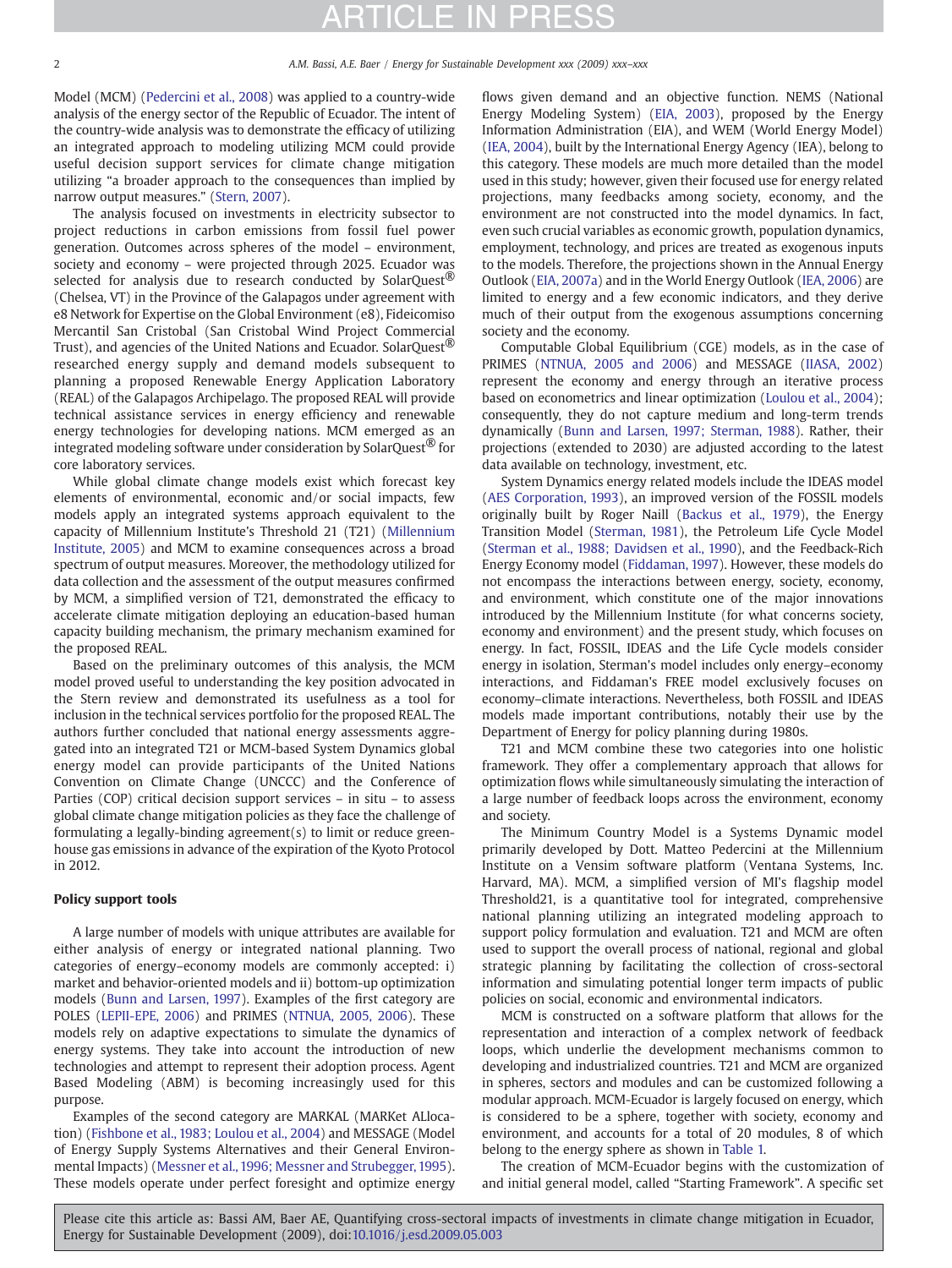A.M. Bassi, A.E. Baer / Energy for Sustainable Development xxx (2009) xxx-xxx

<span id="page-2-0"></span>Table 1

Modules, sectors and spheres of MCM-Ecuador.

| Society                  | Economy                | Environment                         |
|--------------------------|------------------------|-------------------------------------|
| Population sector:       | Production sector:     | Land sector:                        |
| 1. Population            | 6. Firms               | $10.$ Land                          |
| <b>Education</b> sector: | Household sector:      | Water sector:                       |
| 2. Education             | 7. Households accounts | 11. Water demand and supply         |
| Health sector:           | Government sector:     | Energy sector:                      |
| 3. Access to basic       | 8. Government accounts | 12. Energy prices                   |
| health care              | 9. Banks               | 13. Energy demand                   |
| Infrastructure sector:   |                        | 14. Electricity demand              |
| 4. Roads                 |                        | 15. Electricity production          |
| Labor sector:            |                        | 16. Energy consumption              |
| 5. Employment            |                        | Emission sector:                    |
|                          |                        | 17. GHG emission, CH4, N2O, SOX     |
|                          |                        | Sectors for analysis                |
|                          |                        | 18. Electricity production capacity |
|                          |                        | 19. Energy demand reduction         |
|                          |                        | 20. Energy conversions              |

of issues, as well as selected geographical boundaries, define the structure of the Ecuador model. The content of individual modules is based upon accepted peer reviewed research within its designated field and targeted to a specific governing dynamics isolated by the research inquiry. By example, modules in the economy sphere are based upon the Social Accounting Matrix and Cobb-Douglas production functions, and government accounts are created to replicate International Monetary Fund and World Bank accounting practices. Selected studies are then translated into stock and flow models and integrated with ad-hoc research and/or national policy determinants. The distinctive characteristic of T21 and MCM is the manner in which various determinants are linked together forming a complex link of feedback loops in which ad-hoc research and/or policies can then be analyzed and weighted as driving or limiting a country's development agenda.

Model logic within the MCM-Ecuador model is driven by national, or as in the case of global climate change, international policy objectives. MCM-Ecuador provides a platform for evaluating policy intervention strategies in order to move a nation's development agenda towards a desired outcome(s), and it serves as a monitoring tool to assess the impact of policy implementation over time in order to plan corrective actions.

#### Data collection and model customization

A project aiming at analyzing the impacts of national energy policies on the development of a country has to account for social, economic and environmental factors. While the latter are mainly accounted for as energy consumption and generation of emissions in the present study, a few more causal relations are considered in the two remaining spheres. In fact, on the socio-economic side, investments in energy efficient technology influence, among others, domestic energy consumption, which in turn has a positive impact on disposable income. Similarly, in the case of industrial sectors the avoided cost for energy consumption can be reinvested in more efficient capital to boost production, while demand for goods increases due to higher households spending. On the public sector side, lower energy expenditures and increased revenues (stimulated by higher spending and therefore higher GDP) allow the government to increase investments in infrastructure, such as roads, education and health. Better infrastructure and social services increase productivity of labor, by improving health, education and providing adequate infrastructure to stimulate commerce (e.g. roads).

It has to be noted that in the case of energy efficiency, reductions in energy consumption can be immediately seen when new appliances are bought and installed. On the other hand, increases in spending can be seen in the medium term, while improvement in social infrastructure and the impact of education on total factor productivity will be evident in the longer term. Changes in the demographic structure of the country, due to increasing income, literacy and access to basic health care, will be visible as well over the longer term.

#### Data collection

The data necessary for the customization of MCM-Ecuador were obtained mainly from the United Nations Population Statistics [\(UN,](#page-7-0) [2007\)](#page-7-0), Banco Central del Ecuador ([BCE, 2007](#page-7-0)), US Energy Information Administration (EIA) ([EIA, 2007b\)](#page-7-0) and Ministry of Energy and Mines [\(CNCE and Cenance Corporation, 2005; CNE, 2006\)](#page-7-0). Data on energy efficiency have been estimated by SolarQuest and local Ecuadorian students under a UN and e-8 funded project started in 2003 [\(Baer,](#page-7-0) [2007; UNDP, 2006](#page-7-0)). The MCM uses these data to estimate the impact of investments in energy efficiency in Ecuador, with the assumption that appliances and infrastructure are similar to the ones available in the Galapagos.

In 2003, Solar Quest, the Ministry of Education and Culture (MEC) and Colegio Tecnico Ignacio Hernandez (CTIH) collaborated on the development of an educational pilot program called: Action, Communications, Technology, and Science (ACTS). ACTS is a productivity-center, service-learning (PCSL) curriculum developed by SolarQuest. The ACTS curriculumwas designed to fulfill the community service requirement of the MEC for students in the fifth-level (11th grade by U.S. standards) while strengthening core academics and introducing students to computer sciences. In the ACTS pilot program each student provided 200 h of community service to monitor and analyze energy consumption on the San Cristobal electric power grid. Students researched the potential for end-use energy efficiency to reduce electricity demand and consumption within the residential and commercial sectors.

As part of this project (ACTS 2004 — see Table 2), students coordinated a public information campaign on refrigerators, radio and television, and distributed audit request forms through the utility administrative office, public schools and commercial shops. The audits concluded that 36% of the 500 refrigeration units tested within the city of Puerto Baquerizo Moreno, San Cristobal, failed to cycle off over a 24-hour test period. Utilizing household census data and survey information, students estimated the number of refrigerators on the four inhabited islands of the Province at 6,000 units. Based on the results of tests, and the total number of refrigerators in the Province, it was extrapolated that approximately 2,160 refrigerators could have been consuming energy on a continuous basis. Utilizing the survey results and previous household audits, students estimated the potential to decrease energy demand in the Galapagos to be in the proximity of 1.4 megawatts (including lighting measures), reducing the costs of the Global Environment Facility (GEF) umbrella program (ECU/02/G41), Renewable Energy for Electricity Generation – Renewable Electrification of the Galápagos Islands (ERGAL), by approximately \$4.5 million. ERGAL is a \$33 million capital investment aimed at replacing the production of nearly 50% of the combined electricity consumption in the Province with electricity primarily from wind and solar photovoltaic (PV).

#### Table 2

Energy consumption measurement exercises carried out in the Galapagos between 2004 and 2006.

| Study            | Area                       | Methodology                                                                                                                                                                                                       |
|------------------|----------------------------|-------------------------------------------------------------------------------------------------------------------------------------------------------------------------------------------------------------------|
|                  |                            |                                                                                                                                                                                                                   |
| <b>ACTS 2004</b> | Island of<br>San Cristobal | Household appliance inventory, billing data analysis,<br>end-use metering, and factory appliance performance<br>data.                                                                                             |
| <b>MEM 2005</b>  | Island of<br>Santa Cruz    | Survey, billing data analysis, and factory appliance<br>performance data.                                                                                                                                         |
| <b>ACTS 2006</b> | Island of<br>Santa Cruz    | Actual appliance inventories and actual measurements<br>of appliances operating under field conditions replaced<br>the MEM 2005 survey-constructed appliance inventory<br>and factory appliance performance data. |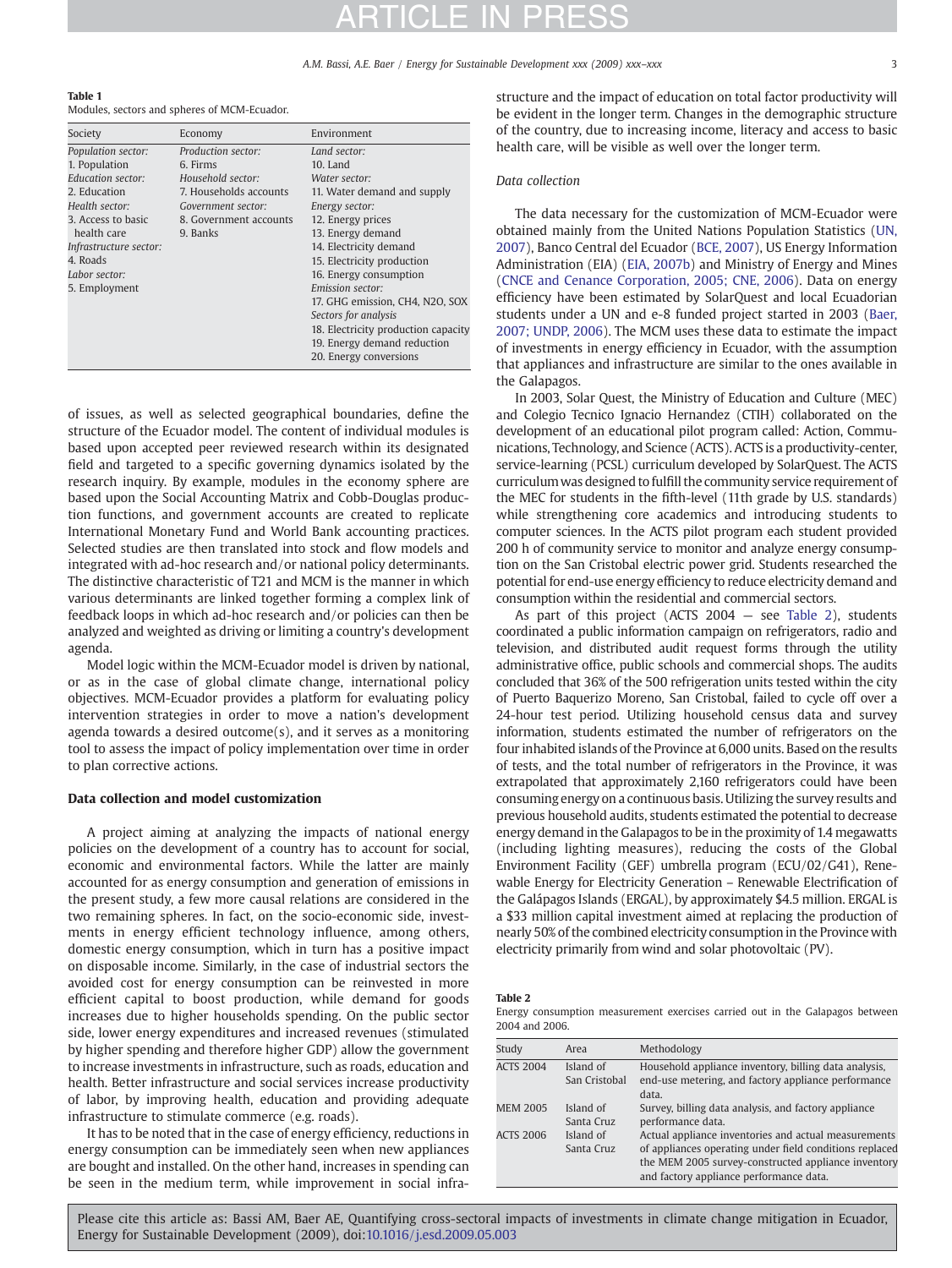#### 4 A.M. Bassi, A.E. Baer / Energy for Sustainable Development xxx (2009) xxx–xxx

The results of the ACTS 2004 program prompted the Ministry of Energy and Mines (MEM) to conduct demand and consumption study on the electricity grid on the island of Santa Cruz in 2005. The MEM study was based upon consumer surveys and standard appliance consumption data rather than on data collection methodology as deployed in the ACTS 2004 pilot project. More specifically, the ACTS 2004 study used several methodologies: household appliance inventory, billing data analysis, end-use metering, and factory appliance performance data. The MEM 2005 study methodology used a survey, billing data analysis, and factory appliance performance data. MEM consultants concluded that refrigeration represented 38% of the electricity demand in the Galapagos residential sector.

ACTS 2006 students were given the task by SolarQuest to verify the results of the MEM study. After two months of intensive remedial training, students were able to undertake a more comprehensive analysis of ACTS 2004 data in order to assess the conclusions of the MEM study. Their analysis focused primarily on residential electricity end-use appliance demand and consumption. Using the surveyconstructed appliance inventory and factory appliance performance data in the MEM 2005 study as framework for comparison, the students replaced MEM data with the actual appliance inventories and actual measurements of appliances operating under field conditions. Also, they conducted additional appliance energy audits to substantiate the ACTS 2004 data and close any data gaps between the ACTS 2004 data and MEM 2005 survey data. The consumption models obtained from this study were then based upon whole house metering combined with concurrent appliance metering in order to achieve a data driven energy consumption pro-forma (audited energy demand and consumption balance sheet).

ACTS students and SolarQuest staff then interpolated the results of the ACTS 2006 research. These indicate that current household consumption is allocated as follows: refrigeration 63%, lighting 25% (12% for incandescent, 11% for fluorescent and 2% for CFL lightning), and other appliances (12%). Household consumption was then recalculated based on ultra-high efficiency refrigerators and replacement of inefficient incandescent bulbs with compact fluorescent lighting (CFL), resulting in 26% consumption allocated to refrigeration, 29% to CFL lightning and 45% to other appliances.

#### Model description

The core of the Economy sphere of MCM-Ecuador is represented by GDP, as one aggregated item, which is characterized by a Cobb-Douglas production function with inputs of labor and capital, but also technology, infrastructure (roads), energy prices, literacy (education) and life expectancy (health). A Social Accounting Matrix (SAM) [\(Drud](#page-7-0) [et al., 1986\)](#page-7-0) is used to elaborate the economic flows between the main actors in the economy: government, households, producers and banks. The government sector collects taxes based on economic activity and allocates expenditures by major category, which then impacts the delivery of public services, subject to budget balance constraints. Standard International Monetary Fund (IMF) [\(IMF, 2001\)](#page-7-0) and Banco Central del Ecuador (BCE) ([BCE, 2007\)](#page-7-0) budget categories are employed, and key macro balances are incorporated into the model.

The Social sphere contains detailed population dynamics by sex and one-year age cohort, health and education programs. These sectors take into account, for example, the interactions of family planning, health care and adult literacy on fertility and life expectancy, which in turn determines population growth. Population determines the labor force, which shapes employment. Education, health levels, and other factors influence labor productivity. Employment and labor productivity affect the levels of production from a given capital stock. And these factors all affect the levels of saving for investment and consumption expenditures.

The Environment sphere tracks pollution impacts on the environment. It estimates the consumption of natural resources – both renewable and non-renewable – and can estimate the impact of the depletion of these resources on production and prices. Energy demand and supply are calculated endogenously. Particular attention is devoted to electricity generation, especially when fossil fuels need to be utilized. More specifically, the energy sources considered in the model are oil, natural gas and electricity (which in Ecuador is generated from oil, natural gas and renewable energy sources, mainly hydro) [\(CNCE and Cenance Corporation, 2005; CNE, 2006\)](#page-7-0). Energy demand is calculated for oil, natural gas and electricity (Fig. 1). The factors influencing demand are population, GDP, technology and energy prices. Energy consumption is assumed to equal demand given the large availability of oil and natural gas in Ecuador. Energy prices



Fig. 1. MCM-Ecuador, conceptual overview of the energy sector, highlighting main output variables (in green) as well as policies and assumption simulated (in red). (For interpretation of the references to colour in this figure legend, the reader is referred to the web version of this article.)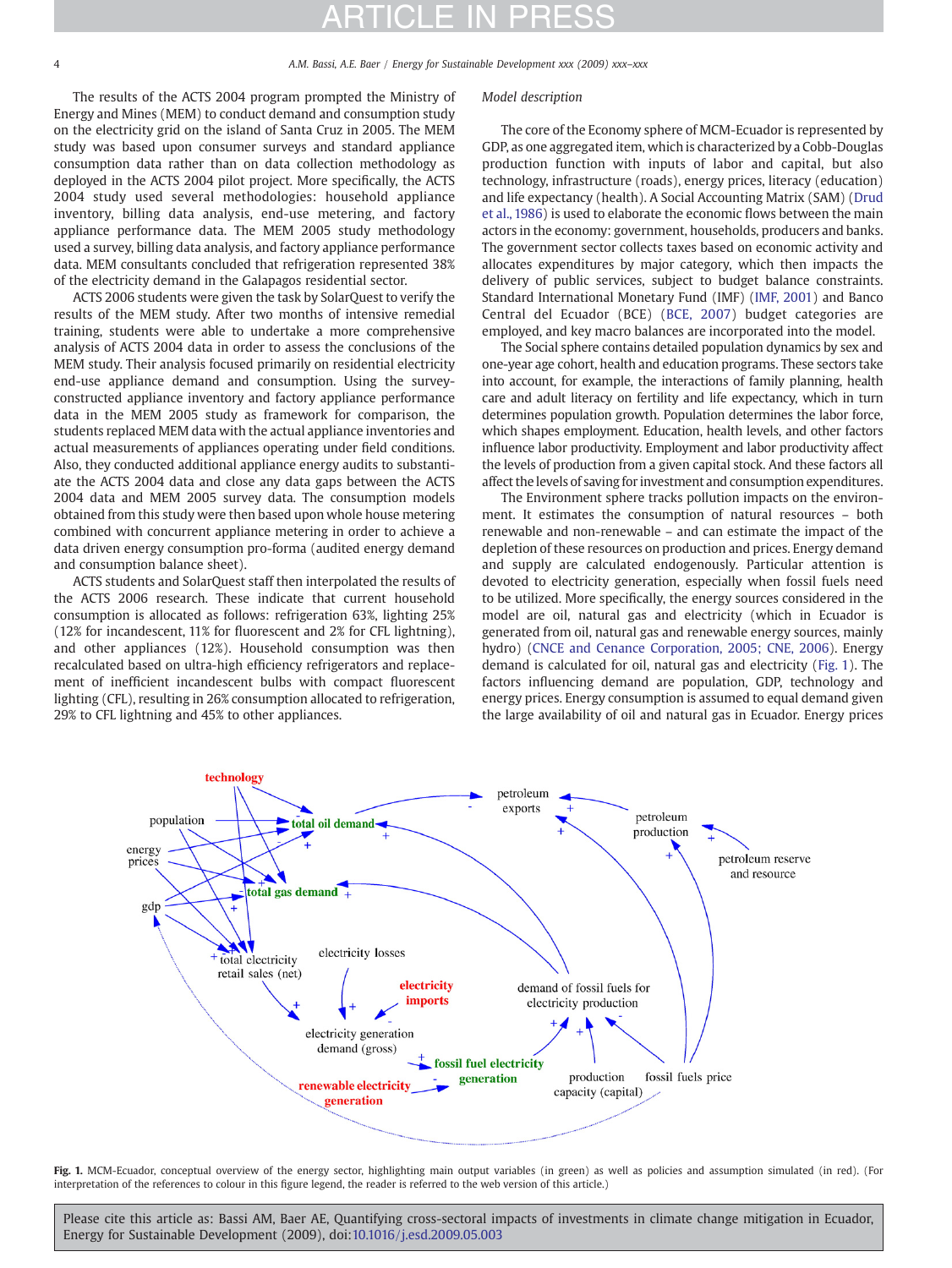and costs are based on projections made using Threshold21 customized to the United States, which largely focus on the national and global energy sector and where world demand and supply are calculated to obtain global fossil fuel prices ([Bassi, 2008](#page-7-0)). Energy technology addresses energy efficiency and it is calculated based on the field study carried out in the Galapagos by SolarQuest [\(Fonseca,](#page-7-0) [2007\)](#page-7-0). Air Pollution includes emissions ( $CO<sub>2</sub>$ ,  $CH<sub>4</sub>$ , N<sub>2</sub>O, SO<sub>X</sub>, and total greenhouse gasses). Pollution is based on fossil fuel consumption only.

Under the leadership of the Millennium Institute and in collaboration with a group of students from Middlebury College, the team created the following causal loop diagram to determine which factors affect electricity use and greenhouse gas emissions, and what feedback loops exist among them (Fig. 2).

#### Simulation results

The baseline scenario assumes no changes in any of the current patterns or policies and projects the behavior of these variables from 1990 to 2025. Results of the simulations show that greenhouse gas emissions will continue to rise well into the 21st century, driven by growing fossil fuel consumption. The latter is driven by increasing energy demand, which is projected to grow both as a result of population trends and continued growth in GDP. Projections also indicate that improvements in energy efficient technology will lower energy demand by increasing the efficiency of consumer appliances. Average energy efficiency was exogenously set to generate a 37.5% reduction in electricity demand in the residential sector, all else equal.

Assuming that current trends continue in Ecuador, which assumes that electricity imports are being held constant at 2007 level (6% of demand), greenhouse gas emissions are projected to increase to 35.6 million tons/yr by 2025, a 50% growth from 2007 (23.63 million tons/yr) levels.

The immediate cause of this rise is an increase in fossil fuel consumption from 309.2 trillion Btu in 2007 to 472 trillion Btu in 2025 (or 325 PJ and 500 PJ respectively). The projected increase in fossil fuel consumption occurs partly due to rise of energy consumption, growing from 424.6 to 676.6 trillion Btu (or 448 PJ and 713 PJ respectively), driven by GDP and population — projected to grow from 10 million in 1990 to 17 million in 2025.

Retail sales of electricity in the residential sector begin at 4 million kWh in 2007 and grow to 7 million kWh by 2025. Electricity sales are growing at a faster rate than overall energy demand, reflective of a disproportional increase in the demand for residential electricity as population and income grow. Hydroelectric generation shows minimal potential to increase in Ecuador ([CNCE and Cenance Corporation,](#page-7-0) [2005\)](#page-7-0), meaning that increased demand for electricity must be met by augmenting fossil fuel capacity or other renewables, e.g. wind. As a consequence, in order to meet rising electric power demand, fossil fuel (thermal) installed capacity is projected to increase from 1,800 MW in year 2006 to 5,500 MW in 2025. Correspondingly, the fraction of electricity generated by hydro decreases to 27% in 2025 from its 50% share in 2007.

In 2006, total government expenses (in current USD) totaled \$8.57 billion, \$30.67 million of which are spent in the energy sector. Assuming no policy changes by 2025, government expenditures on energy will total \$66.46 million. Total overall government investment in 2006 was \$1.93 billion, compared with \$5 billion of private investments. Per capita real disposable income in Ecuador remained nearly constant from 1990 to 2007 as the country recovered from the 1999 financial crisis. After 2007 per capita income is projected to rise, underlying the shift to the US dollar after 2000 and its likely lower volatility relative to the sucre. Ecuador's public expenditures in health, education and roads are projected to rise with increasing government spending, allowing to reach 100% average adult literacy rates by 2021 (95% in 2010). Public expenditure on roads is projected to allow for regular maintenance of the current network, with the kilometers of functioning roads reaching 55,000 in 2025, from 45,000 in 2006. Access to basic health care reaches 100% by 2010.

Concluding, maintaining business as usual policies in Ecuador will cause gradual improvements in economic conditions, also met by growth in fossil fuel consumption and carbon emissions. Part of the increase in emissions results from growing residential electricity demand.



Fig. 2. MCM-Ecuador, causal loop diagram representing the linkages between the power sector and the rest of the model. Being fossil fuels consumption the main cause for the generation of greenhouse gas emissions within the power and energy sectors, emphasis has been put on the main factors influencing energy demand. This is correlated, and causal related, with GDP, energy prices and energy efficiency as well as population and education. While GDP and population are positively related to energy demand, with population health – being impacted by emissions (balancing loop), increasing energy efficiency, prices and education curb it. Specifically, targeted education tends to decrease the use of energy, both by influencing behavioral change as well as by decreasing fertility and therefore population growth. On the other hand, second order impacts of education increase energy demand, because higher education normally leads to higher income. Similarly, while energy price and energy efficiency generally tend to decrease energy demand, energy efficiency, under certain circumstances, may allow the main actors in the economy to save – and spend – enough resources to push demand further up (balancing loop). In fact, high avoided costs have a positive effect on GDP, through increased consumption and investment, which in turn increases energy demand and total investment (reinforcing loop). On the supply side, renewable energy production and electricity imports, when high oil prices justify it, decrease fossil fuel consumption for domestic electricity generation.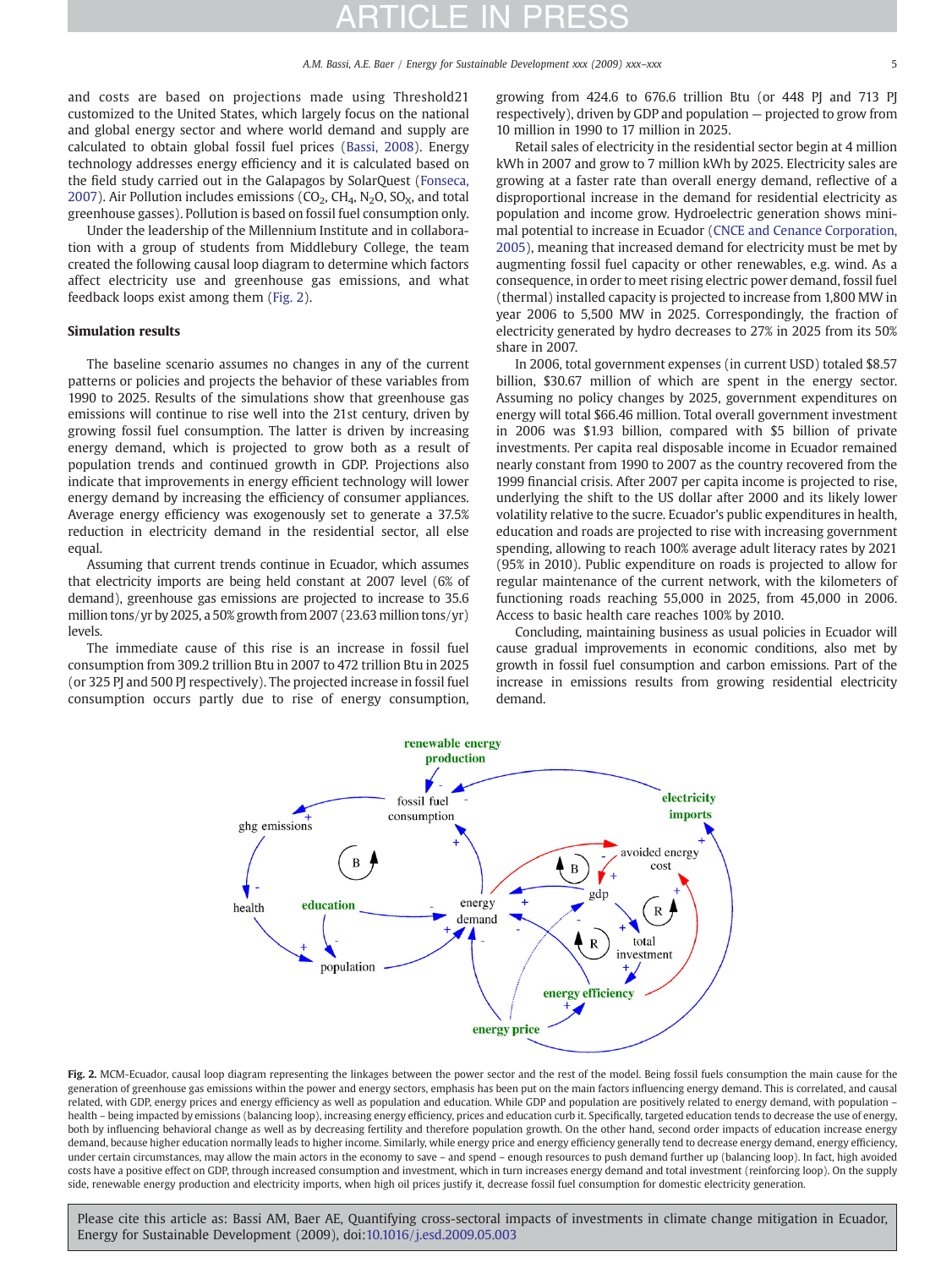<span id="page-5-0"></span>The following sections analyze the impact of several policy initiatives within the energy sector and their social, economic and environmental impacts.

### Subsidizing electricity

Ecuador's elected president R. Correa has indicated that he will advocate government subsidies to reduce the price of electricity. Lowering the cost for consumers is a political move designed to increase his draw with voters. This policy, although it is projected to increase per capita disposable income, may increase electricity demand and greenhouse gas emissions. It may also generate a short-term rise in GDP as consumption increases, but in the longterm GDP may decline due to the worsening of government accounts and higher vulnerability to energy markets.

Scenario 1 simulates a subsidy of \$0.01 per kWh, paid for from government revenues. All other parameters were identical to the baseline scenario. The yearly cost of implementing this model beginning in 2007 would be \$101.38 million, approximately 1.5% of total government revenues. Such a small reduction in expenditures generated no significant impacts on government services and functional expenditure as measured by average literacy rate, access to basic health care or functioning roads. There was also a negligible impact on debt. Per capita disposable income did however rise by 1.5%, or \$15. Contrary to our expectations, a \$0.01 per kWh decrease in electricity prices did not significantly raise electric power demand and fossil fuel emissions. A \$0.04 reduction in the energy price, however, would have a noticeable effect on emissions. This level of subsidy is to be considered unlikely when compared to current prices, which range from \$0.08 to \$0.10 per kWh (excluding taxes and final mark-ups) depending on the customer.

Correa's rationale for introducing a subsidy is alleviating burdens on the poor, as well as increasing his popularity. Subsidies such as the one hereby proposed, which are tied to kWh consumption, as simulated, is likely to generate unequal benefits favoring the rich. Customers who consume less will receive substantially less than the projected \$15 and the wealthy customers will receive far more. For this reason, additional analyses of various provisions, such as a reduction of the subsidy as consumption increases, will be considered for further research.

### Applying Stern's proposition

The first policy recommendation simulated allocates 1% of Ecuador's GDP to investments in energy efficiency, specifically energy efficient appliances. We would expect that the adoption of efficient appliances, facilitated by subsidies or other public measures, corresponding to the investment of 1% of GDP annually could potentially reduce electricity demand in spite of growing population and income, as well as generate customer savings through avoided costs. These "avoided costs" are here defined as the amount of money saved on a household's electric bill through the reduction of electricity consumption. The avoided cost is eventually reinvestment elsewhere, used for consumption, or saved. Reducing electricity demand will correspondingly decrease the need for new fossil fuel capacity, allowing for decrease in emissions relative to business as usual.

The MCM-Ecuador model calculated the initial energy efficiency investment, corresponding to 1% of GDP, to be \$203 million in 2007 and reaching \$450 million by 2025. This investment is projected to generate a 38% reduction in electricity demand relative to the baseline scenario. Total annual avoided costs will reach \$600 million by 2025, around \$40 annually per capita. This is three times larger than the disposable income increase produced by the subsidy simulated in Scenario 1, and consists in an increase in per capita disposable income of 2.6% as opposed to 1.5%. Annual household savings are now projected to reach \$60, a four time increase with only twice the

investment in the first year relative to Scenario 1. Total projected cumulative avoided costs will be nearly \$5 billion by 2025.

Analyzing household consumption patterns using the system of national accounts (SNA) adopted, it can be noted that 79% of disposable income has been spent in Ecuador between 1990 and 2006 — the remaining 21% was divided into savings and investments. Since avoided energy costs directly increase disposable income, we simulated an additional, though maybe not realistic, assumption that 33% of the avoided costs (\$15 per capita per year and \$1.6 billion cumulative through 2025) will be spent into additional energy efficient technology. This scenario would approximate the case in which households, happy to save money on the electricity bill, would still keep replacing their appliances in a timely manner preferring energy efficient over non energy efficient appliances. This additional investment is projected to reduce electricity consumption by another 7%, yielding an overall 45% decrease in electricity demand in 2025.

These investments in energy efficiency in the residential sector allow replacing 1500 MW of fossil fuel (thermal) electricity generation capacity relative to the baseline scenario (see Fig. 3). GHG emissions, however, are not projected to significantly decline from their 2007 level. Rather, they increase at a fractionally smaller rate compared to the baseline scenario, reaching 32 million tons/yr in 2025, 10% less than in the base case (see [Fig. 4\)](#page-6-0). This is a 35% growth from 2007, a remarkable stabilization considering the projected economic and population growth. Further decreases in emissions in the power sector do not seem commercially viable at a significant scale. True reductions in emissions will need to be addressed in other energy intensive sectors too.

#### Investing in renewable energy

The second policy scenario simulated in this study adds a layer to Scenario 2. Keeping the investment of 1% of GDP in energy efficiency and the reinvestment of 33% of the avoided costs, this scenario assumes that the contribution of renewable energy (penetration rate) will be maintained at 2007 levels, or 50%. Therefore, in order to meet increasing power demand, differently from the previous scenarios, renewable energy installed capacity will have to increase alongside fossil fuel capacity. While this measure has little direct impact on population or energy demand, it is intentionally designed to further reduce fossil fuel consumption and limit the expansion of thermal electricity generation.

Results of the simulation show that by 2025, 10 TWh (million MWh) of consumption would have to be met by renewable energy. Assuming that the amount provided by hydroelectricity cannot increase much from the current 7 TWh/year output, an additional



Fig. 3. Projections of thermal electricity production capacity for the period 1990-2025 (MW). Base: continuation of existing policies and trends. S2: energy efficiency investment. S3: S2 plus renewable enery investment. S4: S3 plus increase in electricity imports.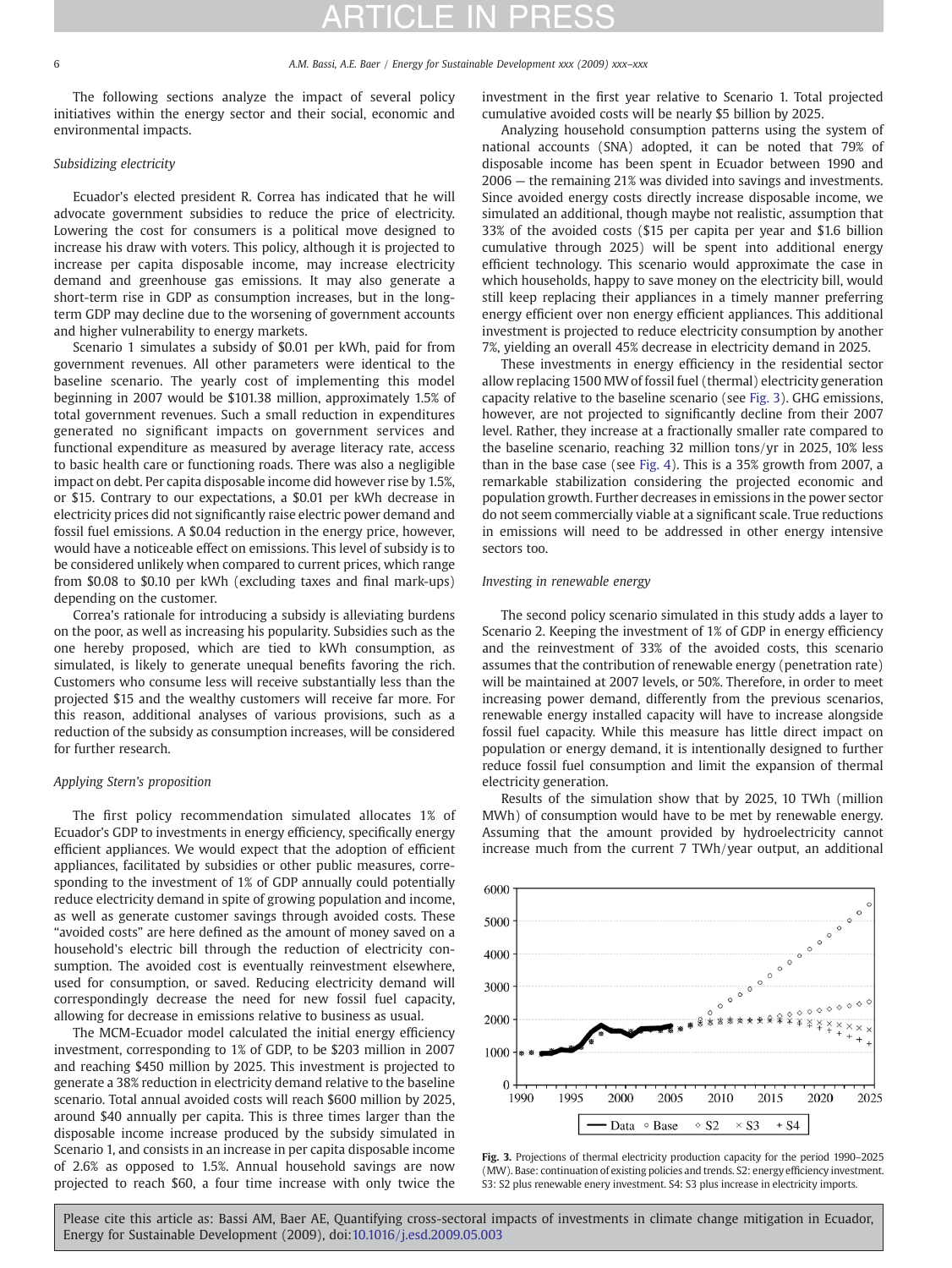A.M. Bassi, A.E. Baer / Energy for Sustainable Development xxx (2009) xxx-xxx

<span id="page-6-0"></span>

Fig. 4. Projections of total GHG emissions from fossil fuels for the period 1990–2025 (Million Ton/Year). Base: continuation of existing policies and trends. S2: energy efficiency investment. S3: S2 plus renewable enery investment. S4: S3 plus increase in electricity imports.

3 TWh/year of renewable energy infrastructure will need to be installed, representing a 45% increase from the current levels [\(Fig. 3](#page-5-0)). Projections indicate that these measures stabilize thermal electricity generation at 2007 levels. Furthermore, fossil fuel consumption in the power sector is projected to represent 20% of total fossil fuel consumption in 2025, stabilizing emissions from the electrical sector.

The continued increase in non-electric petroleum demand, however, would cause  $CO<sub>2</sub>$  emissions to maintain their steady, incremental rise reaching 30.26 tons/yr in 2025. This level is 27% higher than 2007, but 17% lower than the baseline scenario. Despite being lower than the baseline and Scenario 2, emissions have still would not reach a point of decline.

#### Increasing electricity imports

In a climate of volatile oil prices, Ecuador's government generates a considerable portion of its revenues by exporting petroleum, and would rather prefer not to use it to generate electricity for domestic consumption (exploration of and recovery activities for oil accounted for more that 20% of total national revenues in the last 10 years according to the Central Bank of Ecuador  $-$  BCE) [\(BCE, 2007\)](#page-7-0). The balance of Ecuador's energy demand is generally met by imports from Colombia and Peru. Assuming that oil prices remain at profitable levels, Ecuador is likely to continue its policy of importing electricity and may even expand it into the future. This will reduce fossil fuel consumption and emissions in the power sector, although it creates carbon leakage, without solving the problem at a global scale.

In 2006 5.8% of Ecuador's energy electric power demand was met by imports. Scenario 4 assumes that imports will linearly rise to 15% by 2025, provided that oil prices increase or remain above \$50 per barrel. All other parameters were kept as in Scenario 3.

Results of the simulation show that increasing electricity imports would further decrease fossil fuel consumption used for electricity generation as well as per capita electricity demand (32 million Btu, or 34 GJ, per person per year) relative to the baseline. It also further reduced total greenhouse gas emissions, although not enough to produce a significant decline. The observed emissions were only 2.5% less than Scenario 3 in 2025 (Fig. 4), but government accounts would be healthier and social services could be improved.

#### **Conclusions**

This study focused on the analysis of various actions aimed at reducing GHG emissions, with particular emphasis on investments in the power sector, one of the most energy intensive sectors in Ecuador.

Both synergies and elements of policy resistance where identified though the simulation of a variety of scenarios. While each of them provides its own benefits and disadvantages, the most effective policy recommendation to reduce energy consumption and curb emissions should take into account the context of each intervention with respect to the spheres that comprise society, economy and environment. Thus, the political reality that President Correa will seek popularity with voters must be taken into consideration as well as the emission reduction targets set by the government and international organizations.

The integrated approach to policy formulation and evaluation proposed in this study aimed at analyzing options to reduce GHG emissions while taking the national context into consideration to provide an analysis of the present, near-future, and long-term benefits and challenges associated with each of the described and simulated interventions.

Results of the analysis indicate that, for the short term, President Correa should increase subsidies for electricity. As discussed, this will decrease energy prices and increase disposable income for the citizens of Ecuador. If this measure works as intended, it will provide more political stability for Ecuador. With respect to emissions, the danger of increasing subsidies for energy is that it will increase energy consumption, and thus increase fossil fuel emissions. However, results of the simulation show that the increase in emissions from this measure was negligible overall.

In order to reduce emissions, the authors analyzed the impacts of investments in energy efficiency and renewable energy generation. These consist in improving end-use energy efficiency through increased investment in technology, and decreasing thermal electricity generation by investing in renewable energy sources. More in details, in order to increase end-use energy efficiency, the authors simulated an annual investment of 1% of GDP in energy efficient technology, with resources being provided by the Government. Other possible means of securing this investment include taxes, private investment, and attracting industry through incentives, such as modifying interest rates. Once secured, these funds would increase technology availability, thus increasing efficient use of electricity, which would decrease demand. As a consequence of decreasing electricity demand, fossil fuel consumption for electricity generation, and carbon emissions, will decline. Because energy efficient technology is available in the market, adoption could be quick, and would have an impact on carbon emissions in the short term.

In order to reach a long-term reduction of emissions, the role of fossil fuel in the energy profile must be drastically reduced. The authors simulated the capping of the use of fossil fuels for energy production at 50%, which is its current level, to move closer to this goal. The other half of energy production would come from investment in renewable energy production. Because increasing capacity requires years of development of infrastructure, this intervention is intended to take effect in 5–10 years. Possible sources of funding for this measure were not addressed in this research work.

Results of the simulations indicate that the combination of all these comprehensive policy recommendations would stabilize carbon emissions in the power sector at 2010 level. It is worth noting that these measures, while stabilizing emissions in the power sector, do not lead to an overall decrease in national emissions from energy use, for which a larger investment in the industrial and transportation sectors would be needed. While investing in the power sector does not put a heavy load on the citizens, actions in the industrial and transportation sectors would require a strong and active participation (investment) of the government, the private sector, or households that may already be facing poverty. On the other hand, the total avoided costs from investing 1% of GDP into energy efficiency is projected to reach \$5B by 2025, and additional benefits can be obtained when reinvesting part of these avoided costs into energy efficiency or social services. This additional infusion of capital may